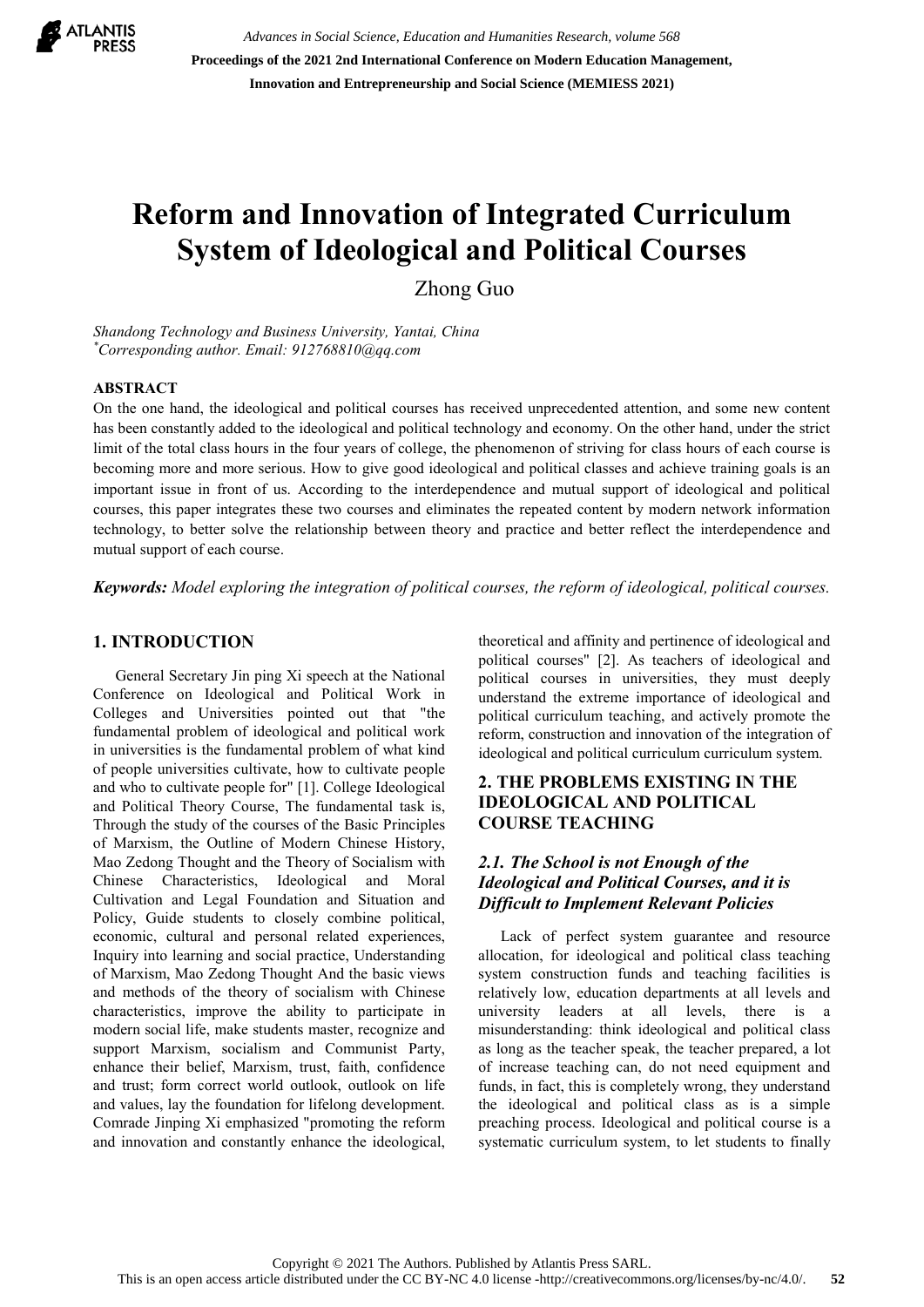understand, understand and understand, and achieve our education purpose: let students to Chinese marxism, socialism with Chinese characteristics and the communist Party of China faith, faith, faith, confidence and trust, must let students become the main body of learning, learning, actively, so as to gradually form the correct world outlook, outlook on life and values. Then we have to provide evidence of our preaching from multiple perspectives to examine, explore and experience some important events, important red genes, important people and surrounding resources that require a lot of money and platform building.

# *2.2. Teaching Model is Dominant*

In most colleges of higher learning, the number of ideological and political courses is more than 100, each teacher has overloaded teaching workload, much teaching content, tight time becomes a practical problem, and teachers are lack of skill. Therefore, in the teaching content, teaching subject, teaching means, teaching management and other aspects, teachers passive to incullling classroom. The leader and subject of classroom teaching are unified in the role of teachers. In a big class, in addition to the students answering several fixed questions, they did not really participate in the classroom teaching. In the long run, the classroom would lose different voices and become a speech [4]. Moreover, some teachers themselves do not be pioneering and enterprising, some teachers speak a class for a few years or decades, annually with the same teaching plan changes very little, only pay attention to the knowledge points and theory teaching, only talk about their own, do not consider the students ' feelings.

# *2.3. Ideological and Political Curriculum System is Imperfect, and the Unreasonable Curriculum Design*

Ideological and political course is the public basic general course of institutions of higher learning. General course is to cultivate students 'ability to understand the world, improve students' self-cultivation, master the living ability to adapt to the society, and help students gradually form a correct world outlook, outlook on life and values. At present, the ideological and political courses of higher learning are mainly set up by teaching knowledge points, with too much emphasis on the concept and their own theoretical logic. We should be clear that we are not training Marxist theorists, historians and ideological and political teachers. The school innovates the curriculum system of ideological and political science, lacks effective curriculum design, and lacks insufficient integration of curriculum content. Teachers often only pay attention to the results, the exam only pay attention to how much students recite, ignore the evaluation of the teaching process, which makes it too utilitarian and affects the values of college students. Students cannot play the role of the main subject in the ideological and political education classroom, and they are difficult to achieve the education goals when they pay too much attention to theoretical education. At the same time, most of the curriculum settings are not scientific enough, and the teaching content lacks a certain substantive [5].

# *2.4. Uneven Use of Teaching Space Outside Teacher Classroom*

The development of the Internet makes teaching possible to extend beyond the classroom. MOOC class, practical classroom and virtual VR classroom emerged at the historic moment, creating a huge virtual teaching space outside the classroom teaching, enriching the classroom teaching content [4]. However, due to the huge differences between the ideological and political class teachers themselves to master the modern information technology, except for some young teachers, almost all the old teachers and some middle-aged teachers are the small white of modern information technology. The construction and application of virtual teaching cannot be popularized and enforced. Moreover, some teachers regard the use of modern science and technology as a means to reduce their own teaching work, rather than improving the teaching effect and achieving our training goals. For example, some teachers introduce MOOC in their own class, and teachers and students watch the MOOC together, almost without participated in the teacher. He (she) has completely become a "student" and a defender of classroom discipline! In addition, teachers take the way of online independent learning, imagine if the students of ideological and political learning has not cultivated interest, no initiative to learn and self-control ability, then network teaching will only be a mere formality, and most colleges and universities did not combine with the social environment, put forward unified requirements for teachers, so can not guarantee the quality of teaching is consistent.

# *2.5. The Construction of Ideological and Political Class Teachers Lacks Systematicness and Sustainability, and the Overall Level of Teachers is not High*

Due to the long time that our national governments and colleges and universities have not guided and attached enough importance to ideological and political theory, the professional level of ideological and political class teachers is generally not high. Especially in recent years, the state has paid more attention to the university ideological and political theory courses, and made a series of specific requirements, which have greatly improved the status of ideological and political courses, such as the increase of ideological and political courses, the rigid provisions on the comparison between teachers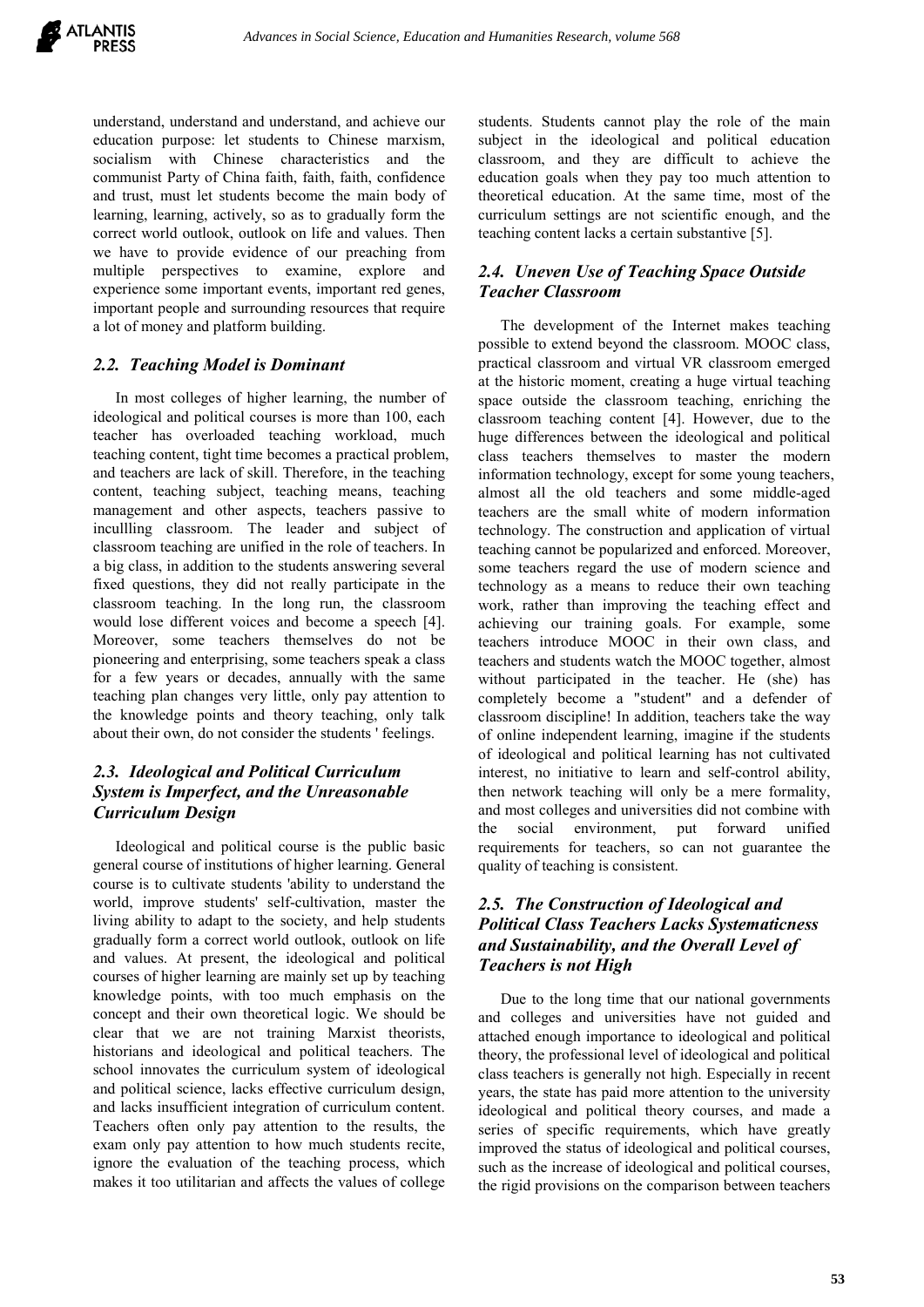and college students, and the improvement of the treatment of ideological and political course teachers. More intensified the serious shortage of ideological and political teachers, some colleges and universities in order to achieve the national ideological and political teachers and college students than rigid requirements, some counselors, party and government management staff when political teachers, the ideological and political teachers have a considerable part of their major has nothing to do with ideological and political theory, some colleges and political teachers their major has nothing to do with the majority, ideological and political teachers level further decline, the author think this is also very not serious!

# *2.6. All Ideological and Political Courses did not Integrate and Effectively Form Joint Forces, and did not Play the Role of Ideological and Political Courses*

First, the curriculum is divided, the Marxist College of various departments (Teaching and Research Office) under the institutions of higher learning are basically divided according to the courses taught by teachers, such as "Mao Summary Teaching and Research Office", "Situation and Policy Teaching and Research Office" and so on. Because most teachers belong to the different a class for years or even decades, and other ideological and political courses are never astringent, how can the horizontal and horizontal integration in teaching? Not to mention those who are this major is not the direction of ideological and political class teachers, they also learn to sell now, that also talk about the integration of vertical and horizontal integration! Such teaching methods can not reflect the interdependence between ideological and political courses and the overall organic, and cannot achieve the purpose of education.

# **3. SECOND. TEACHING REFORM MEASURES AND PATHS OF IDEOLOGICAL AND POLITICAL COURSES**

## *3.1. Strengthen the Investment in Ideological and Political Course Construction, and Improve the Platform Construction*

The resources of college ideological and political courses are not only reflected in the ideological and political textbooks and the cultural reserve of teachers, There are also some extracurricular practice activities, which can also provide students with rich ideological and political teaching resources, Ideological and political practice education is not only to train students and improve their comprehensive quality, [6] to integrate ideological and political teaching resources in practical activities and ideological and political teaching resources in the classroom, So the schools must unite with the government, the society, Build a red education base and a patriotic education base, Contact nursing homes, welfare homes to cultivate noble moral character and love of labor virtues, Actively organize and participate in local large social activities and public welfare activities as volunteers, Cultivate students ' comprehensive ability and quality and the noble sentiment of love family, society and country, Return political education to the "living world". Some require certain input from schools, the government and the society. Like other courses offered by universities, the construction of ideological and political courses is also inseparable from information science, network and platform construction. With the rapid development of China's economic and cultural undertakings, celebrating the 100th anniversary of the founding of the Communist Party of China, in addition to mass open online courses like MOOC, governments at all levels have built many online libraries, online museums, online red education base APP platform, learning power learning platform, and various film and television materials.China needs scientists, but also more needs scientists like Longping Yuan and Nanshan Zhong.

# *3.2. Using Information Technology, Optimize the Teaching Mode and Enrich the Teaching Content*

The use of information technology, network and big data to obtain knowledge caters to students ' preferences, broaden the ideological and political teaching field of colleges and universities, optimize the teaching mode, and enrich the teaching content.

First, the national investment to strengthen the construction of information infrastructure, universities have established exclusive campus network system, open library management system, education intelligent software increasingly popularize the foundation for the full implementation of the concept of "Internet + education" laid the [8], then the service terminal mobile provides the participation of teachers and students. In order to change the dominant situation of the indoctrination classroom teaching mode dominated by teachers, we must open the practice link of ideological and political courses, and closely rely on the red education bases and patriotic education bases, nursing homes, welfare homes are unable to meet the teaching practice link of ideological and political courses. Modern information technology and the Internet are gradually changing the traditional ideological and political education system and the way of ideological and political course practice. Ideological and political class teachers should follow and use the virtual space carried by the network media to carry out ideological and political teaching reform, build the teaching mode of "Internet + ideological and political class + extracurricular practice", make the network platform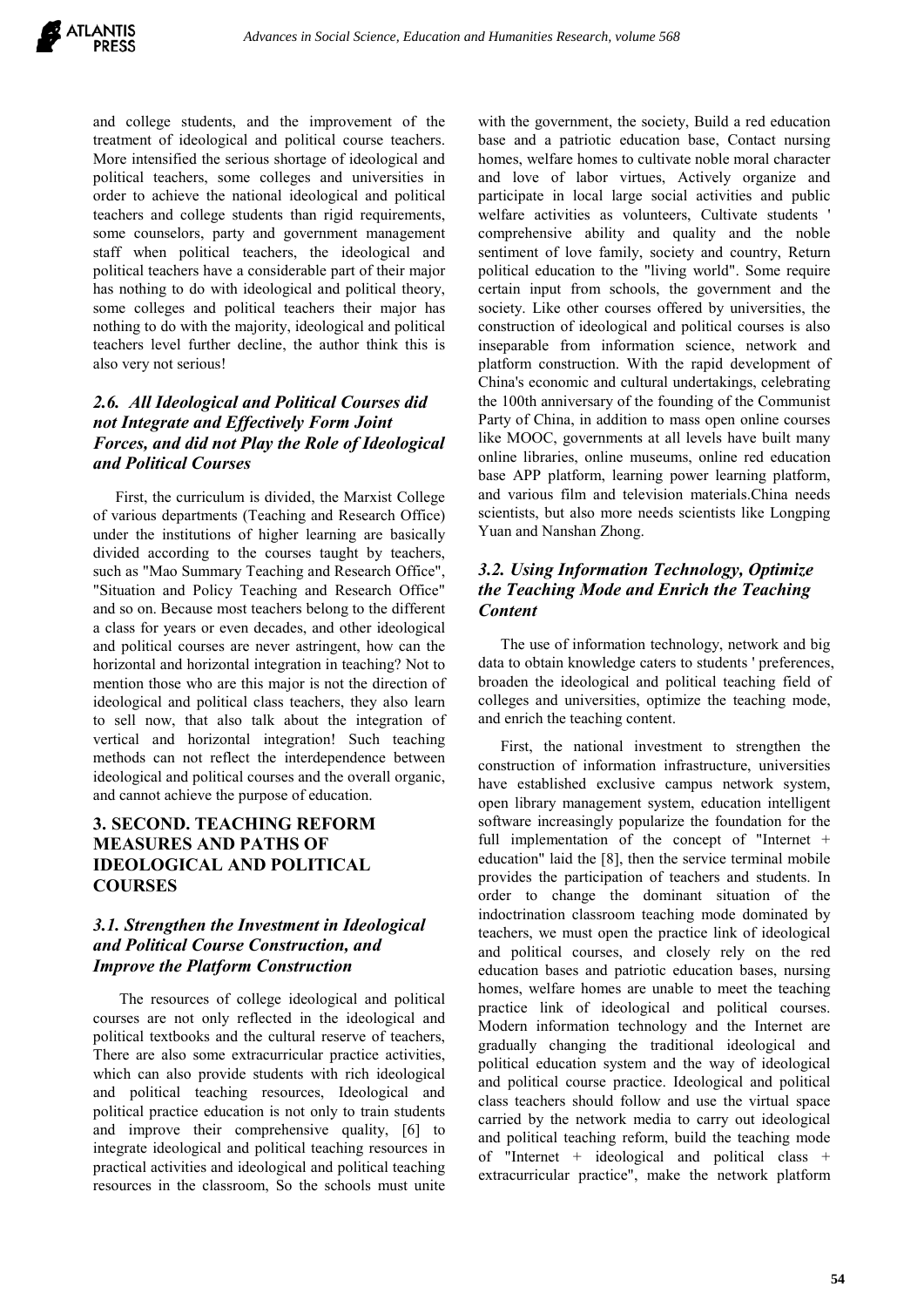

become an important platform for ideological and political course teaching, and form complementary online and offline teaching. Enrich extracurricular teaching, expand a variety of teaching methods, enrich the education carrier. The practical teaching mode of ideological and political courses in universities realizes the purpose of making students return from theoretical knowledge to life practice, while the Internet information technology makes the ideological and political course practical teaching mode can be realized online. For example, We can visit the teaching scenes of red education bases, revolutionary education bases, history museums and other field scenes that are difficult to show in the traditional classroom, Realize the Ultra HD panoramic live broadcast, Even even interact with docnarrator, You can also use the "college MOOC", "Tencent Classroom", "Kuaishou" and other platforms, Make online ideological and political teaching forms such as "micro class", "micro film", "cloud class", "flip classroom" and so on, Carry out diversity, sharing and interactive network teaching, To provide students with the ideological and political education content that integrates the ideological and educational nature of the Times, Realize the ideological and political class "into the ears" "into the brain" "into the heart", Realize the effective connection between the supply side and the demand side. Teachers can also through the network platform second classroom activity data data, real-time, dynamic, monitoring the behavior of college students, grasp the college students ' doubts, social hot spots, teaching blind spots, management difficulties and ideological attitude, behavior characteristics, accurately grasp the needs of college students, grasp the education opportunity, find problems in time, targeted teaching. The decentralized data resources will be analyzed, summarized and integrated, "transported" all kinds of resources in different places, and extend the breadth and depth of ideological and political education [12].

In order to make full use of network information resources, as the ideological and political teaching teachers, for network information resources to establish a serious attitude and actively learn the relevant knowledge and skills of big data application, according to their own teaching experience and knowledge to solve the problems in the process of the application of network information resources, and constantly improve the network information resources and ideological and political courses teaching. According to the characteristics of modern teaching, the construction of teachers, not only "old with the new", but also "new with the old".

# *3.3. Improve Teachers ' Own Political Awareness and Professional Level*

Education plan, teacher-oriented. General Secretary Jinping Xi has stressed that "The key to running the ideological and political theory course lies in teachers." For a long time, due to the neglect of Party organizations at all levels and institutions of higher learning to ideological and political work, there is a serious shortage of ideological and political teachers in colleges and universities. Therefore, it is planned to expand the ranks of ideological and political teachers and improve the level of ideological and political teachers in front of colleges and universities.

With the application of information technology and network, teachers and college students can break the boundaries between time and region. It greatly improves the teaching efficiency of ideological and political courses in colleges and universities. However, the network of ideological and political courses inevitably increases the risk that college students are also influenced by the wrong ideas while receiving ideological and political education. The highly virtualized network environment provides fertile soil for cultural innovation and diversification, but also provides a hotbed of [8] for the breeding and spread of wrong ideology and reactionary political forces. So institutions of higher learning must strengthen the construction of prevention and control mechanism, grasp the leadership in the network communication, to deal with the ideological and political class teaching Internet mixed public opinion environment, so the key is to improve the political and political consciousness and theoretical level, to have better discrimination ability, at the same time to master a certain network and information technology.

In view of the phenomenon of order to meet the national requirements between ideological and political teachers and college students and transferring some nonideological and political personnel as ideological and political teachers, first of all, the author is firmly opposed. At the same time, for institutions of higher learning that do this, we believe that at least professional training for these personnel for at least half a year, experienced teachers must be regarded as instructors.

## *3.4. Fully Reflect the Students ' Principal Position in the Learning Process of Ideological and Political Courses*

Human nature is the basic concept and requirement of modern education. As the main body of the teaching process, their independence, consciousness and initiative play an important role in the realization of teaching goals. It is the key [8] to give full play to the teaching effect of ideological and political courses in universities to stimulate college students to learn ideological and political courses and enable college students to consciously internalize the Marxist theory into their own ideological, morality and value. Ideological and political class teachers should not only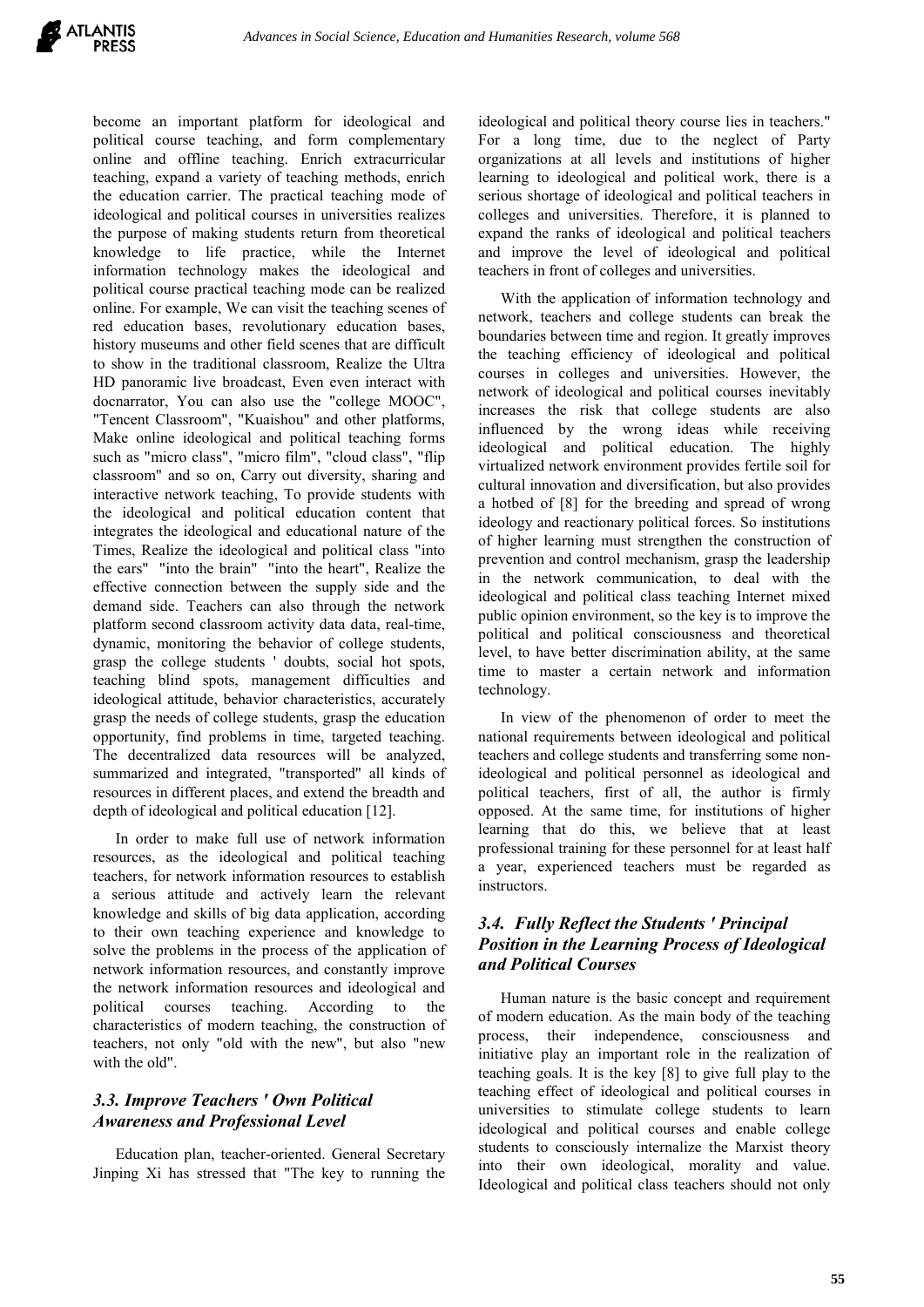

attract students to actively participate from the network channels and ideological and political class practice links, but also change the traditional indoctrination teaching way of ideological and political class as the guiding teaching way in the classroom.

# *3.5. Realize the Integration of Various Ideological and Political Courses, and Realize the Integrated and Collaborative Teaching*

"We should take the study and implementation of the Party and the Party's innovative theory as the top priority of ideological armament, integrate with the study of the basic principles of Marxism, the history of the Party, the New China, reform and opening up, and the history of socialist development," Xi said. [10]540. Ideological and political courses include: Introduction to the Basic Principles of Marxism, the Outline of Modern Chinese History, Mao Zedong Thought and the Theory of Socialism with Chinese Characteristics, ideological and moral cultivation and legal foundation, and situation and policy. Ideological and political courses itself is a system, and the courses are interdependent, is inseparable Suya Zhou in his paper that the historical trajectory of the CPC of China is an important part of modern history and modern history, closely linked to the teaching content of the "Outline of Modern History", its teaching goal is to help college students deeply understand history and why the people chose Marxism, the Communist Party, socialist road and reform and opening up, precisely because of the "four choices" let the suffering Chinese people and the Chinese nation, find the only way to great rejuvenation [9]. The history of New China is also a historical [9] where Marxism has continuously achieved great victories combined with the reality of China, constantly thinking deeply about the national conditions and the Party, and constantly improving the Party's ruling capacity.

Ideological and political education should not be limited to the introduction of several courses or various indoctrination of ideological and political theories. We must strengthen the mutual integration of each course. We give a curriculum design concept of "Great Ideological and Political Classroom", including the five courses of ideological and political courses, whose logic adopts the "chronological elaboration of + historical events  $\rightarrow$  theory" and "chronological + important theory  $\rightarrow$  guidance practice" to combine the five courses. For example, we can speak in the outline of modern history of China after the failure of the revolution, the communist party of China armed struggle against the Kuomintang reactionary rule (famous events nanchang uprising), the history of Mao Zedong thought and the theory of socialism with Chinese characteristics of revolutionary army construction and the theory of military strategy, and the basic theory of class and class struggle, the theory of social reform. Based on real,

accurate and rich historical materials, with the transformation of time, space and scene, analyze the thoughts, experience and theory of historical figures, guide students to stand in the historical parties ' environment and position to understand and evaluate historical events, is no longer simple and mechanical historical knowledge recitation, but into the historical figures and events, through comparison, analysis and judgment, deepen the understanding of history and theory [7]. Highlight the combination of theory and history, strengthen historical thinking and historical consciousness, and promote the formation of a unified [9] of the political, academic rational, critical, practical and vivid of the educational process.

The implementation of the curriculum of "Great Ideological and Political Classroom" must strengthen the construction of teachers in ideological and political courses, and teachers should achieve "multi-integration". Each teacher should form a "big ideological and political class" teaching group, and each class should set up a topic, and the original courses of their own doors should be integrated into the "big ideological and political class" in the way of collective lesson preparation. Guide students to find problems from a multi-perspective, multi-dimensional, multi-dimensional and all-round way, analyze and think about problems in the "Great Ideological and Political Classroom", so as to affect the formation of students ' values and moral sense. It can also better make students feel the noble personality and profound knowledge of teachers, and consciously become the learning model for college students.

# *3.6. Reform the Learning and Assessment Methods*

Strengthen the assessment of the teaching and teaching process of ideological and political courses, and reduce the proportion of the final written test scores. Big data will be applied to the evaluation system of teaching ideological and political courses in colleges and universities, and increase the proportion of students ' online learning behavior, the evaluation of ideological and political course practice, small papers and small reports in the total results. Measure the students' learning situation, learning attitude and learning ability and test results from different dimensions.

#### **4. CONCLUSIONS**

It is a primary task to cultivate college students' faith, confidence, and trust in Marxism, socialism with Chinese characteristics, and to form a correct world outlook, outlook on life, and values with ideological and political courses in university. In order to make students enjoy ideological and political courses, think carefully about the contents and put it into practice, we must change the current classroom teaching mode into the